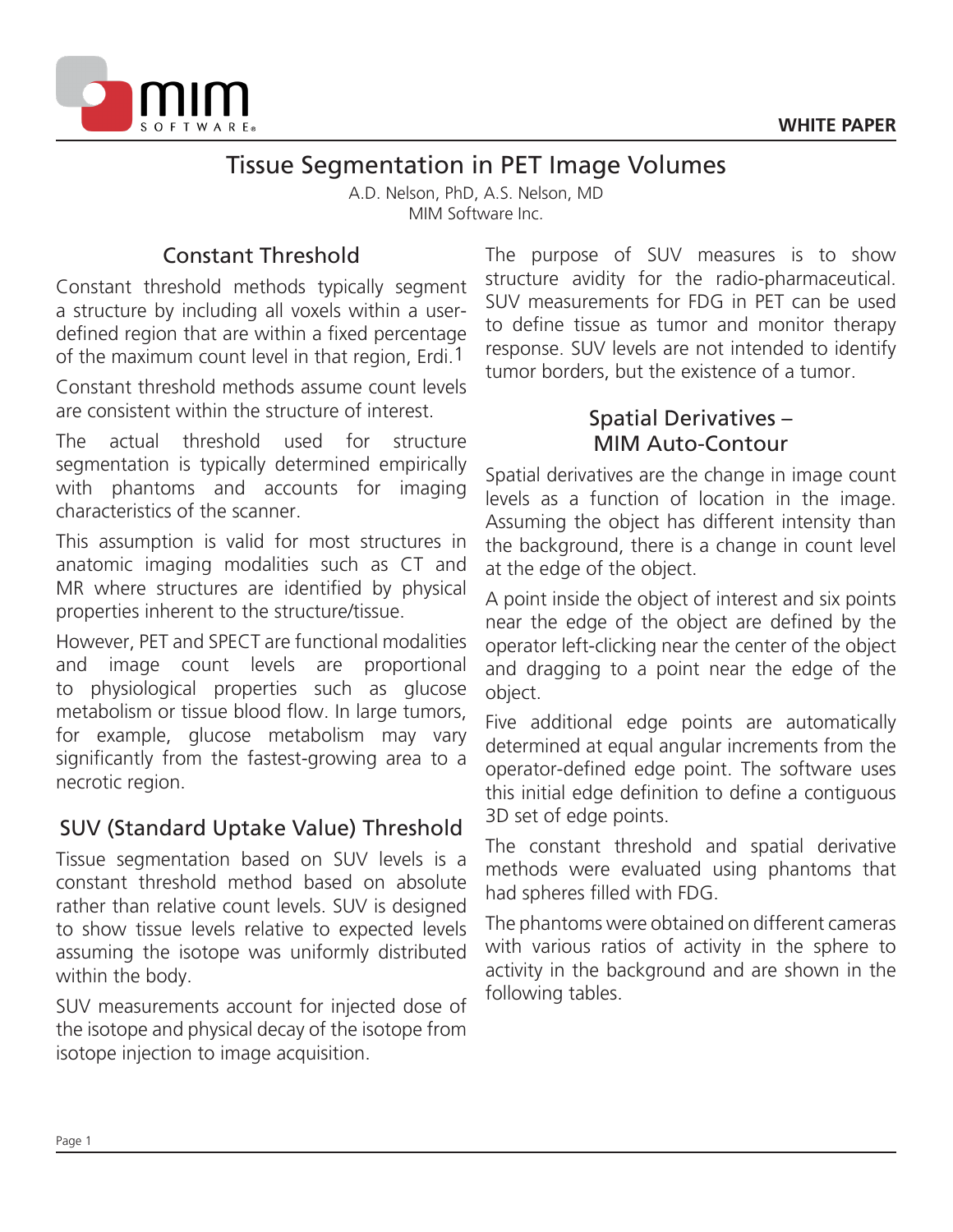

## Different Cameras, Similar Source-to-Background Ratio



### Same Camera, Varied Source-to-Background Ratio